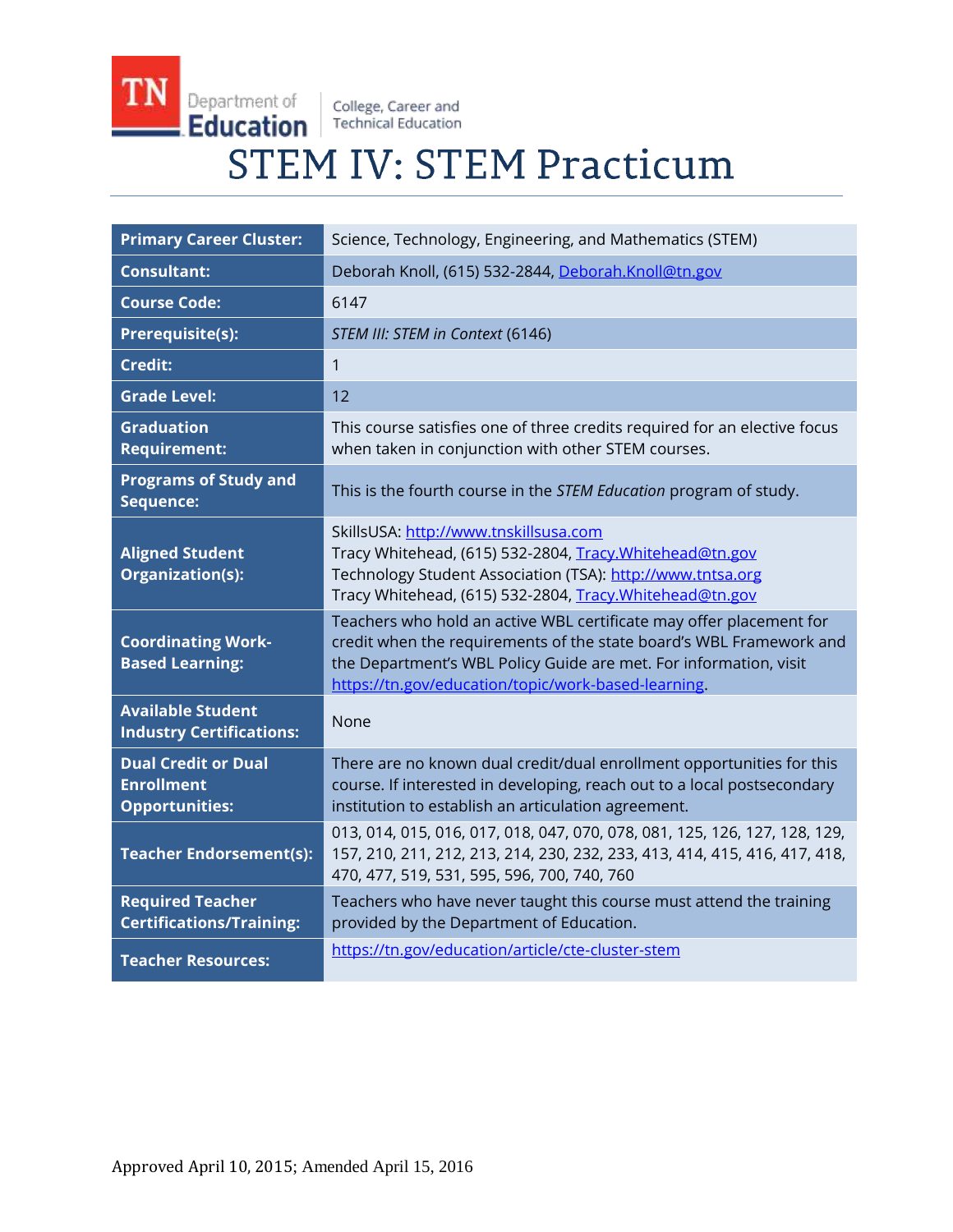## **Course Description**

*STEM IV: STEM Practicum* is a capstone course intended to provide students with the opportunity to apply the skills and knowledge learned in previous *STEM Education* courses within a professional, working environment. In addition to developing an understanding of the professional and ethical issues encountered by STEM professionals in the workplace, students learn to refine their skills in problem solving, research, communication, data analysis, teamwork, and project management. The course is highly customizable to meet local system needs: instruction may be delivered through school laboratory training or through work-based learning arrangements such as internships, cooperative education, service learning, mentoring, and job shadowing. Upon completion of this course, proficient students will be prepared for postsecondary study in a STEM field.

*Note: Mastery of the following standards should be attained while completing a STEM project in a practicum setting. The project should follow the scientific inquiry or engineering design process learned in previous courses.* 

## **Work-Based Learning Framework**

Practicum activities may take the form of work-based learning (WBL) opportunities (such as internships, cooperative education, service learning, and job shadowing) or industry-driven projectbased learning. These experiences must comply with the Work-Based Learning Framework guidelines established in SBE High School Policy 2.103. As such, this course must be taught by a teacher with an active WBL Certificate issued by the Tennessee Department of Education and follow policies outlined in the Work-Based Learning Policy Guide available online at [https://tn.gov/education/topic/work-based-learning.](https://tn.gov/education/topic/work-based-learning) The Tennessee Department of Education provides a Personalized Learning Plan template to ensure compliance with the Work-Based Learning Framework, state and federal Child Labor Law, and Tennessee Department of Education policies, which must be used for students participating in WBL opportunities.

# **Program of Study Application**

This is the fourth course in the *STEM Education* program of study. For more information on the benefits and requirements of implementing this program in full, please visit the STEM website at [https://tn.gov/education/article/cte-cluster-stem.](https://tn.gov/education/article/cte-cluster-stem)

## **Course Requirements**

This capstone course aligns with the requirements of the Work-Based Learning Framework (established in Tennessee State Board High School Policy), with the Tennessee Department of Education's Work-Based Learning Policy Guide, and with state and federal Child Labor Law. As such, the following components are course requirements:

# **Course Standards**

1) A student will have a Personalized Learning Plan that identifies their long-term goals, demonstrates how the Work-Based Learning (WBL) experience aligns with their elective focus and/or high school plan of study, addresses how the student plans to meet and demonstrate the course standards, and addresses employability skill attainment in the following areas: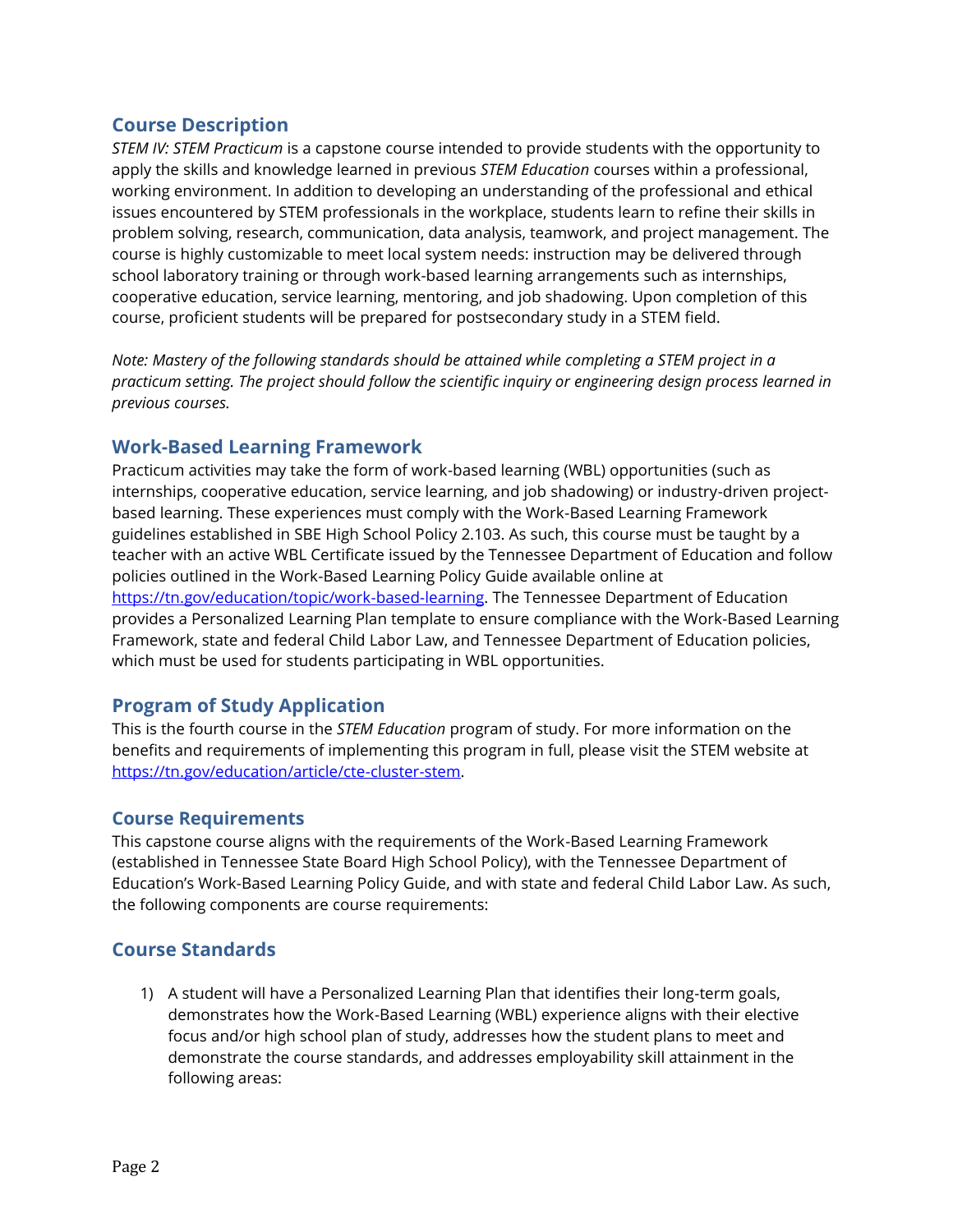- a. Application of academic and technical knowledge and skills (embedded in course standards)
- b. Career knowledge and navigation skills
- c. 21st Century learning and innovation skills
- d. Personal and social skills

#### **Safety**

- 2) Accurately read and interpret safety rules, including but not limited to rules published by the National Science Teachers Association (NSTA), rules pertaining to electrical safety, Occupational Safety and Health Administration (OSHA) guidelines, and state and national code requirements. Be able to distinguish between the rules and explain why certain rules apply.
- 3) Identify and explain the intended use of safety equipment available in the classroom. For example, demonstrate how to properly inspect, use, and maintain safe operating procedures with tools and equipment. Incorporate safety procedures and complete safety test with 100 percent accuracy.

#### **STEM Employment Research and Preparation**

- 4) Research and select a company or organization for a work-based learning project in a STEM area of choice. Cite specific textual evidence from the organization's literature as well as independent news articles to summarize:
	- a. The mission and history of the organization
	- b. Headquarters and organizational structure
	- c. Products or services provided
	- d. Credentials required for employment and how they are obtained and maintained
	- e. Policies and procedures
	- f. Reports, newsletters, and other documents published by the organization
	- g. Website and contact information
- 5) Search for the resumes and curricula vitae (CVs) of scientists, engineers, and researchers retrieved from the websites of institutions, organizations, or professional networks. Discuss what is typically included in the resumes and CVs of STEM professionals, compare and contrast several examples, and create a personal resume or curriculum vitae modeled after elements identified in the search.
- 6) Conduct a job search and simulate the experience by researching local employment options. In preparation for a future career in STEM, complete an authentic job application form and compose a cover letter following guidelines specified in the vacancy announcement.
- 7) Participate in a mock interview. Prior to the interview, prepare a paper that includes the following: tips on dress and grooming, most commonly asked interview questions, appropriate conduct during an interview, and recommended follow-up procedures. Upon completion of the interview, write a thank you letter to the interviewer in a written or email format.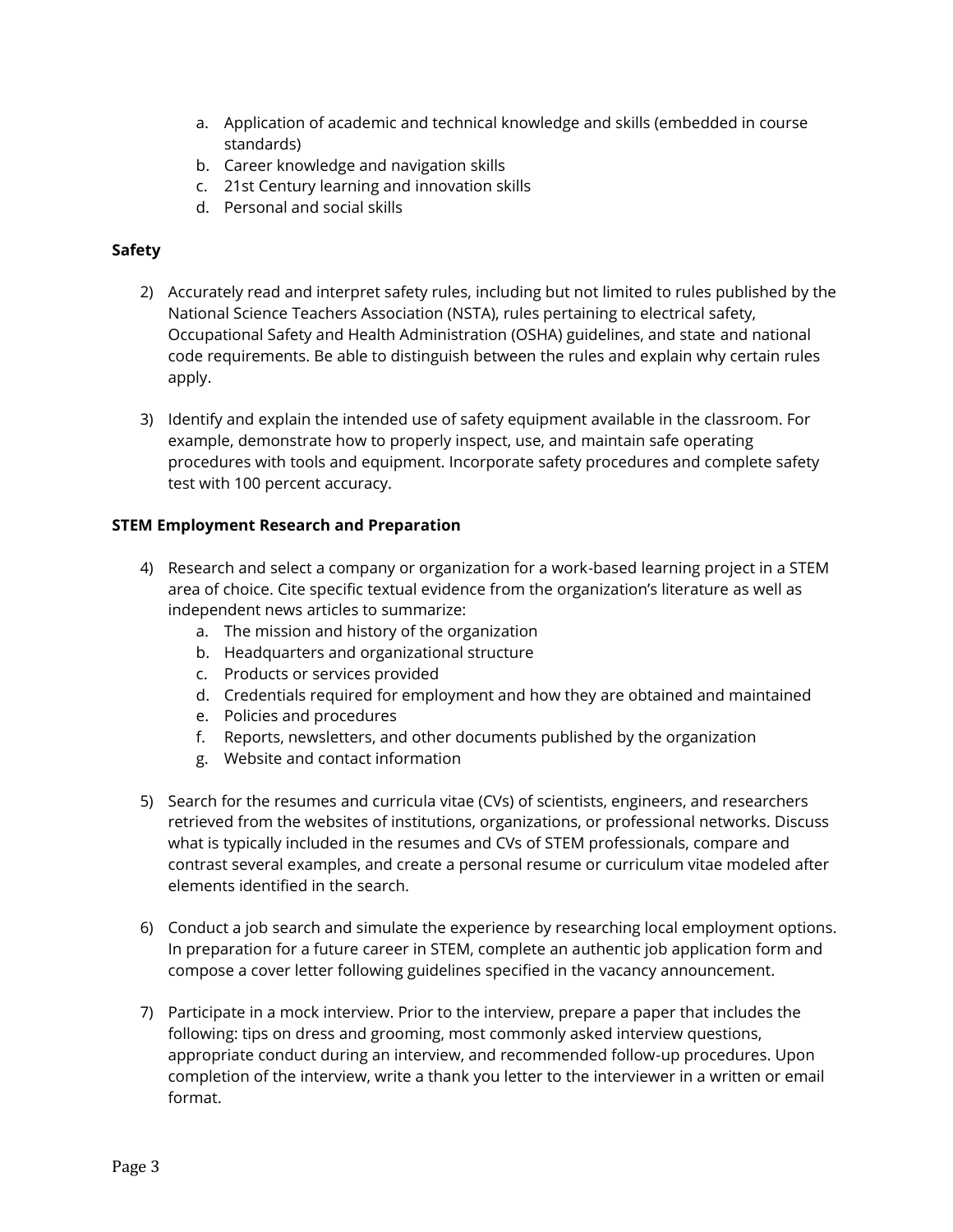#### **Ethics**

8) Collect codes of ethics from various professions related to the STEM area of choice, such as the National Society of Professional Engineers (NSPE) Code of Ethics for Engineers and the American Society for Clinical Laboratory Science (ASCL) Code of Ethics. Participate in a class discussion on the significance of following ethical standards in the STEM fields. Synthesize principles from the codes investigated to create a personal code of ethics related to a STEM area of choice.

#### **Transferring Course Concepts to Practicum**

- 9) Apply skills and knowledge from previous courses in an authentic work-based learning internship, job shadow, or classroom-based project. Where appropriate, develop, practice, and demonstrate skills outlined from previous courses.
- 10) Create and continually update a personal journal to document the practicum and draw connections between the experience and previous course content by reflecting on:
	- a. Tasks accomplished and activities implemented
	- b. Positive and negative aspects of the experience
	- c. How challenges were addressed
	- d. Team participation in a learning environment
	- e. Comparisons and contrasts between classroom and work environments
	- f. Interactions with colleagues and supervisors
	- g. Personal career development
	- h. Personal satisfaction

#### **Portfolio**

- 11) Create a portfolio, or similar collection of work, that illustrates mastery of skills and knowledge outlined in the previous courses and applied in the practicum. The portfolio should reflect thoughtful assessment and evaluation of the progression of work involving the application of steps of the scientific inquiry or the engineering design process (depending on the nature of the work-based learning project). The following documents will reside in the career portfolio:
	- a. Personal code of ethics
	- b. Career and professional development plan
	- c. Resume or Curriculum Vitae
	- d. List of responsibilities undertaken through the course
	- e. Examples of visual materials developed and used during the course (such as graphics, drawings, models, presentation slides, videos, and demonstrations)
	- f. Description of technology used, with examples if appropriate
	- g. Periodic journal entries reflecting on tasks and activities
	- h. Feedback from instructor and/or supervisor based on observations